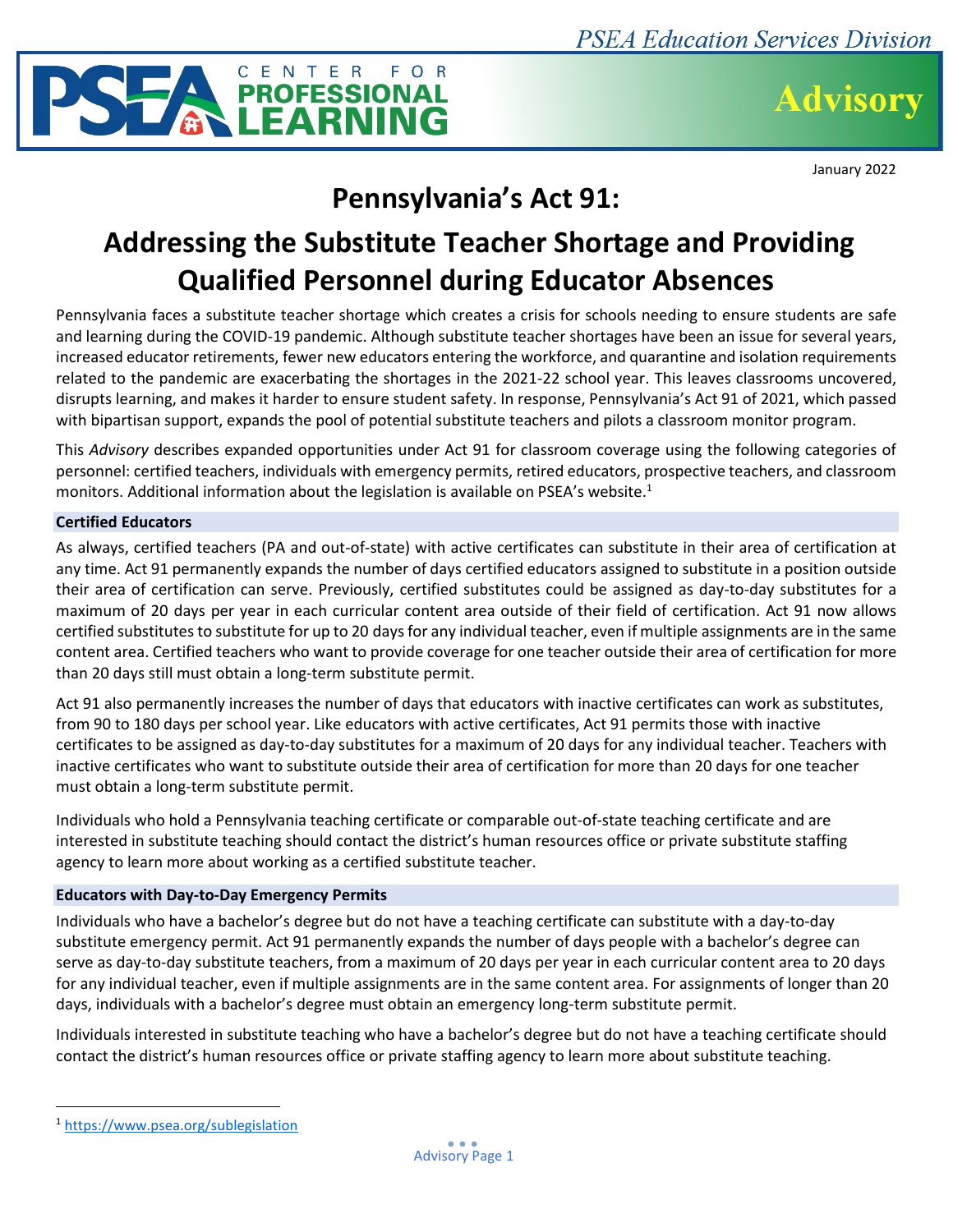#### **Retired Educators**

For the 2021-22 and 2022-23 school years, Act 91 loosens the requirements for schools to employ retirees as substitutes.

Prior to Act 91, a retiree might place his or her annuity at risk by returning to employment as a substitute teacher unless there was an emergency work overload or staffing shortage approved by PSERS and the school entity made a good faith effort to first seek non-retired substitutes. Act 91 eliminates the requirement that the school entity first seeks nonretired candidates. The requirement that a district declares a work overload or staffing emergency still exists. Assuming PSERS approves a district's emergency staffing declaration, retirees now can substitute in the district for up to 180 days a year.

*PSEA highly recommends that retirees request documentation of PSERS' approval of a district's emergency staffing declaration prior to employment as a substitute teacher by the district. To best protect against any harm to their annuities, retirees should arrange to provide substitute services through a private staffing agency.*

#### **Prospective Educators**

For the 2021-22 and 2022-23 school years, Act 91 expands substitute teaching opportunities for individuals who are currently or recently enrolled in approved PA teacher preparation programs:

**Recent and Soon-To-Be College Graduates**. Act 91 permits individuals who have: (i) completed a teacher preparation program, (ii) met all requirements for the awarding of a bachelor's degree, and (ii) passed or are working to schedule required certification exams, to serve as substitute teachers under a temporary certificate for substitute teachers. Previously, only people who had completed the certification testing could obtain a temporary certificate.

Persons with temporary certificates continue to be able to fill day-to-day vacancies (up to 20 consecutive days in a position). Act 91 also temporarily expands the number of days these individuals can serve as substitutes by adding that they may, for the 2021-2022 and 2022-2023 school years, fill long-term vacancies (i.e., single assignments that exceed 20 consecutive days).

**Students Enrolled in Approved Educator Preparation Programs (not Student Teaching).** Under previous law**,** Individuals enrolled in a PA-approved educator preparation program could substitute for no more than 10 days a year for an individual teacher and up to 20 total days across multiple teachers. Act 91 waives these service limitations for this school year and the next. The limitations imposed on student teachers under current law remain in place during this time: while in a student teaching program, the prospective educator can only substitute for 10 days for an individual teacher and no more than 20 total days of service.

Prospective teachers who are interested in substitute teaching should contact the district's human resources office or private substitute staffing agency to learn more about substitute teaching.

#### **Classroom Monitors**

Act 91 pilots a classroom monitor program to assist with classroom coverage needs in the 2021-22 and 2022-23 school years. A monitor is permitted to deliver student assignments that are preplanned by the classroom teacher but cannot plan lessons or create or grade student work. Classroom monitors must meet clearance and citizenship requirements, be at least 25 years old, and complete classroom management training provided by an Intermediate Unit. In addition, classroom monitors must meet one of two criteria:

- A classroom monitor must have attained at least 60 college credits from an accredited PA college or university; **OR**
- A classroom monitor must currently be employed by a public school entity as a paraprofessional and have at least three years of experience as a paraprofessional. In this case, compensation must reflect the higher of the paraprofessional's existing contractual compensation or that established by the school (or third-party agency) for dayto-day substitute teachers.

Individuals who are interested in working as a classroom monitor and who meet the criteria listed above should contact the district's human resources office or private substitute staffing agency to learn more about substitute teaching.

#### **Moving Beyond Act 91 to Address the School Staffing Needs**